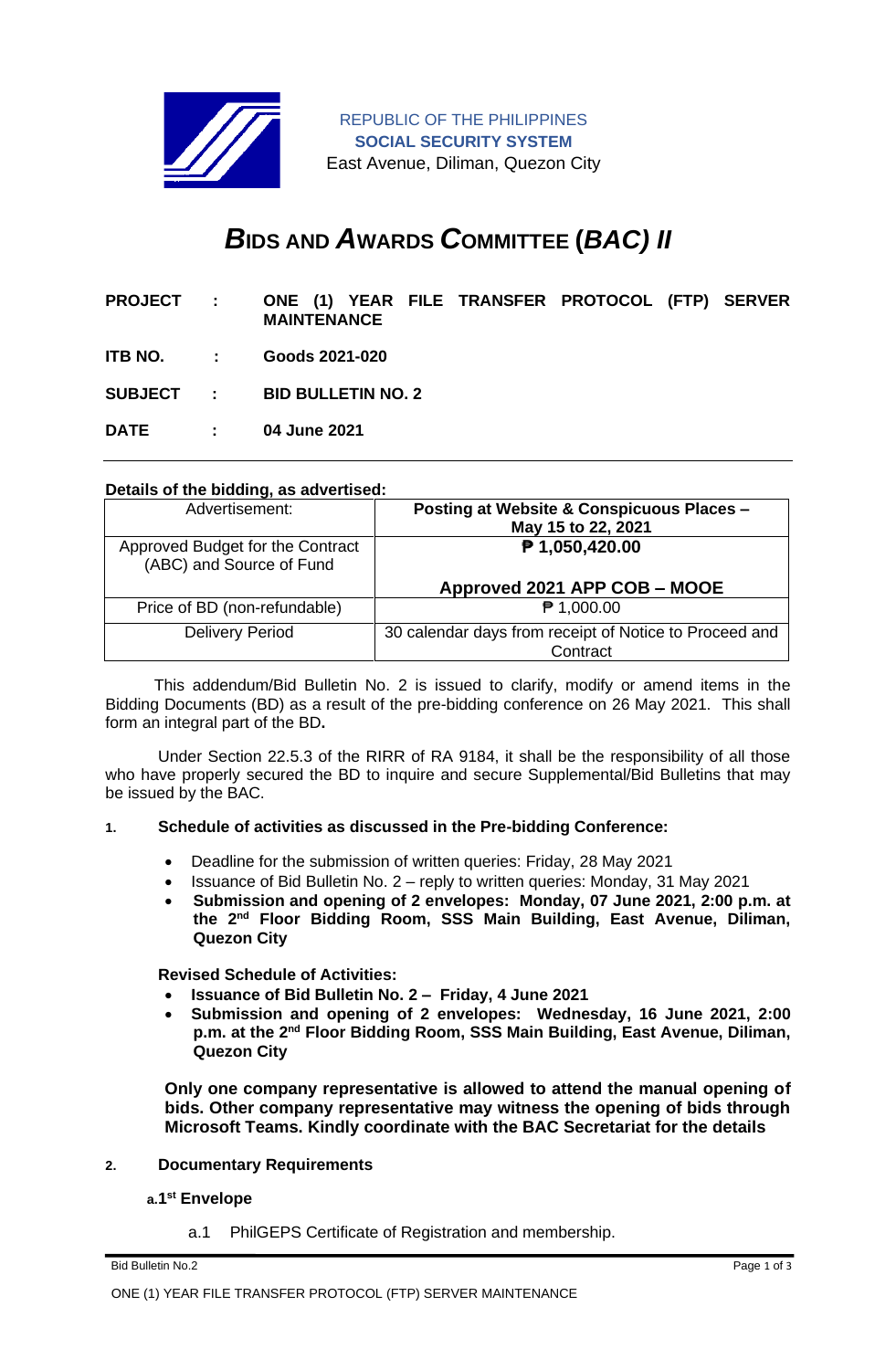In case of uploaded document/s, which validity period had already expired, submit the updated document/s.

- a.2 Statement of all its Ongoing Government and Private Contracts, including contracts awarded but not yet started, if any, whether similar or not similar in nature and complexity to the contract to be bid;
- a.3 Statement of Single Largest Completed Contract (SLCC) similar to the project to be bid, **with supporting documents**, equivalent to at least **50% of the ABC**, completed **within five (5) years** prior to the submission and opening of bids, adjusted by the bidder to current prices using PSA's consumer price index;

For this purpose, similar contracts shall refer to maintenance services of a File Transfer Protocol (FTP) Server and Solution.

- a.4 NFCC Computation or committed Line of Credit (form supplied)
- a.5 JVA, in case of Joint Venture Class "B" Documents (Each partner of the joint venture shall submit the legal eligibility documents. The submission of technical and financial eligibility documents by any of the joint venture partners constitute compliance, except for SSS Clearance that must be complied by all JV partners);
- a.6 Bid Security (2% of the ABC for Cash or Manager's/Cashier's Check payable to SSS or Bank Draft of the ABC, 5% of the ABC for Surety Bond **or** Bid Securing Declaration – form supplied) and **a copy of the Authority to Notarize from the Notary Public).**
- a.7 Technical Documents project requirements
	- Section VI Schedule of Requirements (page 29)
	- Section VII Statement of Compliance with the Technical Specifications (pages 30 to 34)
- a.8 Omnibus Sworn Statement (form supplied) **and a copy of the Authority to Notarize from the Notary Public.**

## **b. Checklist of the 2nd envelope:**

- b.1 Bid Form (form supplied) pages 40 to 41
- b.2 Bid Breakdown (form supplied) page 42

#### **c.Additional Requirements to be submitted by the bidder with the Lowest Calculated Bid**

- c.1 2020 Income Tax Return filed through Electronic Filing and Payment System (EFPS) corresponding to the submitted Audited Financial Statement;
- c.2 Quarterly VAT for the period October 2020 to March 2021;
- c.3 Documents listed in the Platinum Membership and updates, if any;
	- **SEC/DTI Registration**
	- 2021 Mayor's Permit
	- ⚫ Valid Tax Clearance
	- ⚫ 2020 Audited Financial Statement filed through EFPS
- 3. Awarding shall be made to the bidder with the Lowest Calculated and Responsive Bid (LCRB).
- 4. All documents that need notarization should be notarized by the Notary Public himself/herself who has the authority to do so for the current year. **A copy of the Authority to Notarize from the Notary Public must be submitted.**

Bid Bulletin No.2 Page 2 of 3